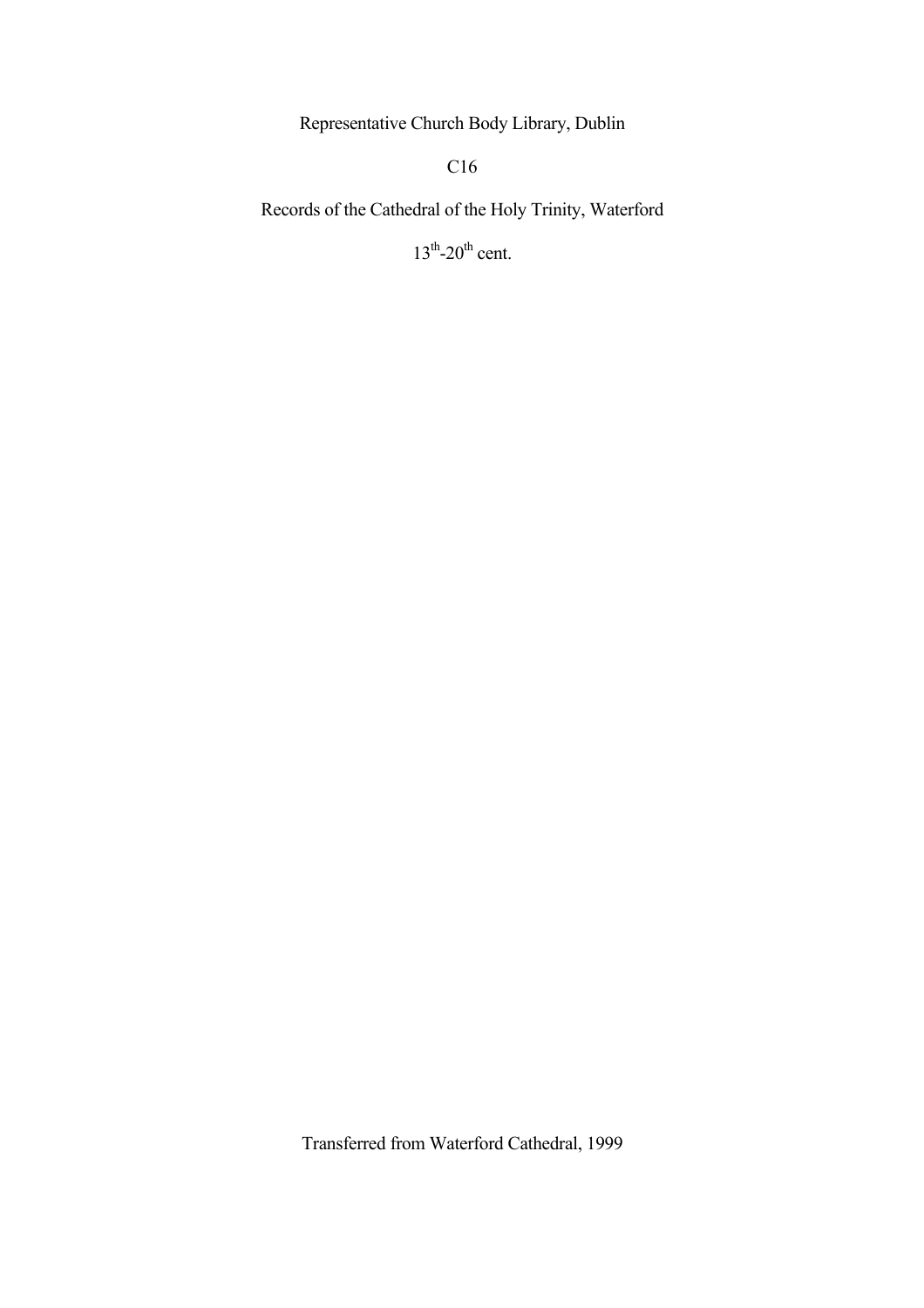## 1. Deeds

 Miscellaneous deeds, rentals and related papers, 1210, 1463, 1521-1833 (161 items) [There is a brief handlist of this material]

- 2 Chapter Books
	- 1. 1664-1668
	- 2. 1865-1961
- 3. Loose Chapter Acts
	- 1. 1663
	- 2. 1670
	- 3. 1670-71
	- 4. 1680-82
- 4. Depositions
	- 1. Roll of depositions taken in Dublin and Waterford in 1661 rel. to the removal of brass objects form the cathedral following the surrender of Waterford to the Cromwellians in 1649.
	- 2. Depositions rel. to the holdings of the dean and chapter, 1664
- 5. A book of accounts compiled by Simon Bouigue in 1779 rel. to the demolition and rebuilding of Waterford cathedral, 1773-79
- 6. Choir Boys' Attendance Books
	- 1. 1929-37
	- 2. 1938-51
- 7. Miscellaneous Volumes

 Two volumes of notes belonging to Christopher Butson, Dean of Waterford, 1784- 1804, and subsequently Bishop of Clonfert. These books were bought by W.F. Figgis, 20 Nassau Street, Dublin, from Mrs Butson, St Brendan's, Clonfert, who had Bishop Butson's library, and presented to Waterford Cathedral in 1942.

- 1. Volume containing:
	- f.5 A list of records and papers, 1460-1750, in a box delivered by the chapter clerk to Dean Butson in 1785.
	- f.11 "De Protectione Decano & Canonicus Ecclesie Waterfordensis a papa consensa", extracted from a letter of Pope Innocent III, 1211.
	- f.12 Mortmain licence to the Dean and Chapter from Edward IV, [n.d.].
	- f.14 "Transcript of an old Roll" lands and possessions returned to the Dean and Chapter, 1483.
	- f.18 Abstract of a decree of the Court of Claims on behalf of the Dean and Chapter, [n.d.].
	- f.23 Abstract of the Commissioners' injunction for possession directed to the Sheriffs of the city and county of Waterford, 1663.
	- f.25 Abstract of properties and rents of the Dean and Chapter as determined by the Commissioners.

 f.28v Abstract of the Commissioners to the Bishop of Waterford rel. to the above properties, 11 Dec. 1663.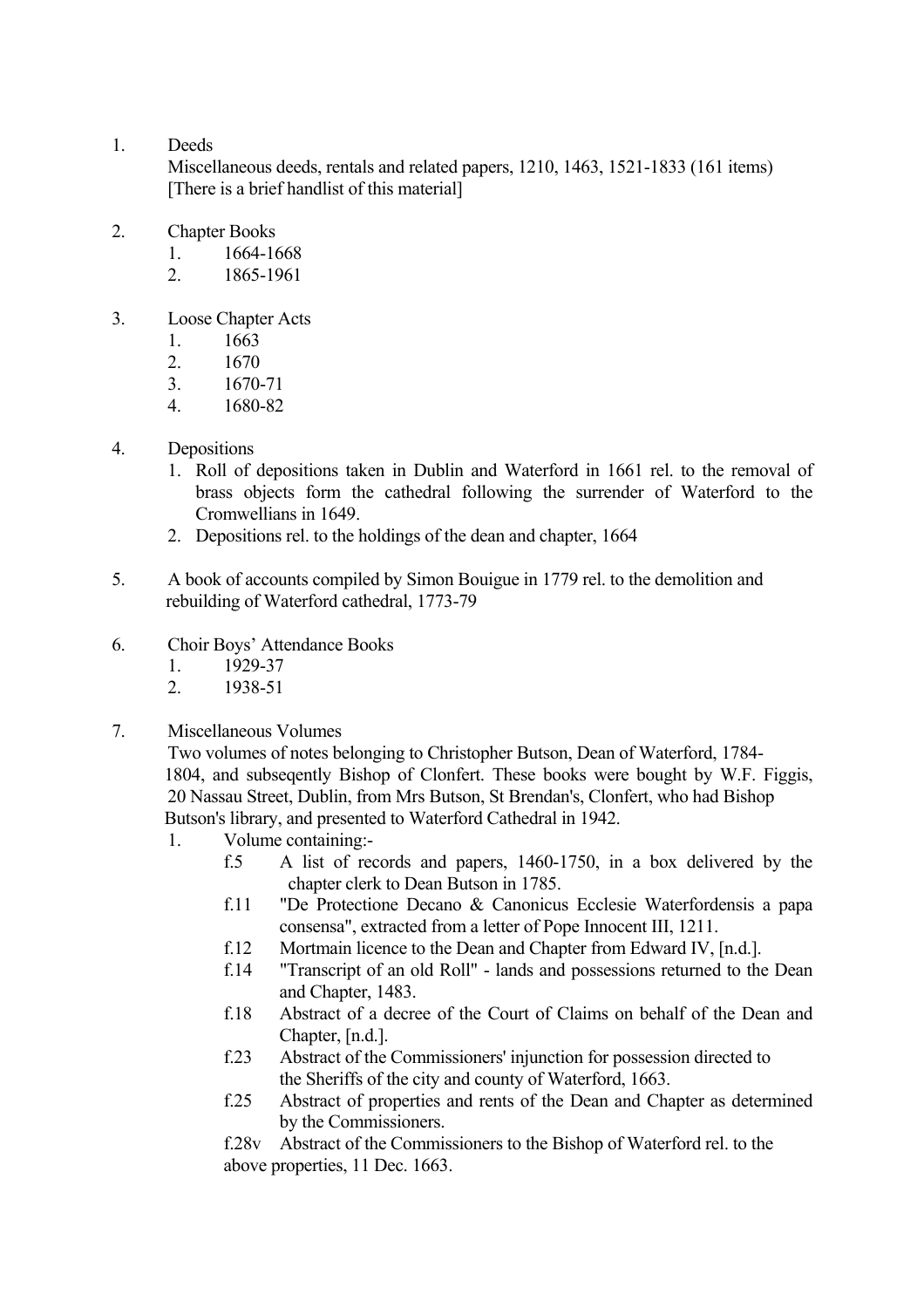- f.38 List of land and tithes to be set for 21 years.
- f.39 Abstract of all counterparts of leases of St Olave's parish.
- f.48 Notes of the following documents:-
	- 1. Petition of David Clear, Dean of Waterford, to Adam Loftus, Archbishop of Dublin and Lord Chancellor rel. to a disputed rent due from James Wise of Waterford.
	- 2. Exchequer writ rel. to arrears due from the Dean's Chapel and St James' Chapel, 2 September 1669.
	- 3. Lease from the Dean and Chapter to Isabel Butler and her son, Thomas Sheth, Kilkenny, of land in Fennell Hill, 1 April 1549.
	- 4. Exemplification of a decree of the Vice-Legantine Court, 12 Sept. 1521, rel. to the rights of the dignitaries of Waterford Cathedral to the tithes, oblations and profits of the cathedral, 8 April 1608.
	- 5. Lease from the Dean and Chapter to James Gerald of tithes in Waterford, 10 May 1607.
	- 6. Lease from the Dean and Chapter to Piers Walsh and his son, Robert, of the manse of Ballygunner, 9 Jan. 1576.
	- 7. Lease from the Dean and Chapter to Thomas Cleere, Waterford, yeoman, of the rectory, parsonage and tithes of Ballygunner, 29 May 1581.
	- 8. Note rel. to hay from a paper endorsed "Estates grantable by the Dean & Chapter", [n.d.].
	- 9. Bond of Richard Purcels to the Dean and Chapter [n.d.].
- f.51v Description of a glebe belonging to the Rector of Killotteran, [n.d.].
- f.51v Note rel. to BNishop Gore's pew in the cathedral, [n.d.].
- f.52 List of Deans, 1637-1695.
- f.53 Note on a decree of the Court of Clains, [n.d.].
- f.58 Reply by the Lord Lieutenant and Council to a petition form the Dean and Chapter seeking a valuation of lands and properties in and near the city of Waterford which have been recovered on foot of a decree from the Court of Claims, 22 Dec. 1664.
- 2. Volume containing:-
	- 1. An act to perpetuate and better regulate the charitable foundation of Dr Nathaniel Foy, late Lord Bishop of Waterford & Lismore, in the city of Waterford
	- 2. Will of Wm Dives Downes, chancellor of Waterford cathedral, 22 Jan. 1791: proved 16 May 1794.
	- 3. Rent charge of Cashnearony to the bishop, dean & chapter.
	- 4. Return of unendowed and parish schools, 1808

From the back of the volume:-

- 1. Opinion of Dr Duignan on the valuation of buildings
- 2. Statement rel. to the building and improvement of glebe houses
- 3. Return from the Registrar of Clonfert, 1759
- 4. Return of the state of the Diocese of Clonfert & Kilmacduagh, Feb. 1735
- 5. Returns rel. to tithes in the diocese of Clonfert, 1823-24
- 6. Return of children in the diocese of Clonfert who attend school, 1808
- 7. Lists of Bishop's composition tithes, 1829
- 3. Volume containing a  $19<sup>th</sup>$  century copy translation of the 1626 charter of the city of Waterford; a list of the mayors bailiffs and sheriffs, 1377-1809; forms of